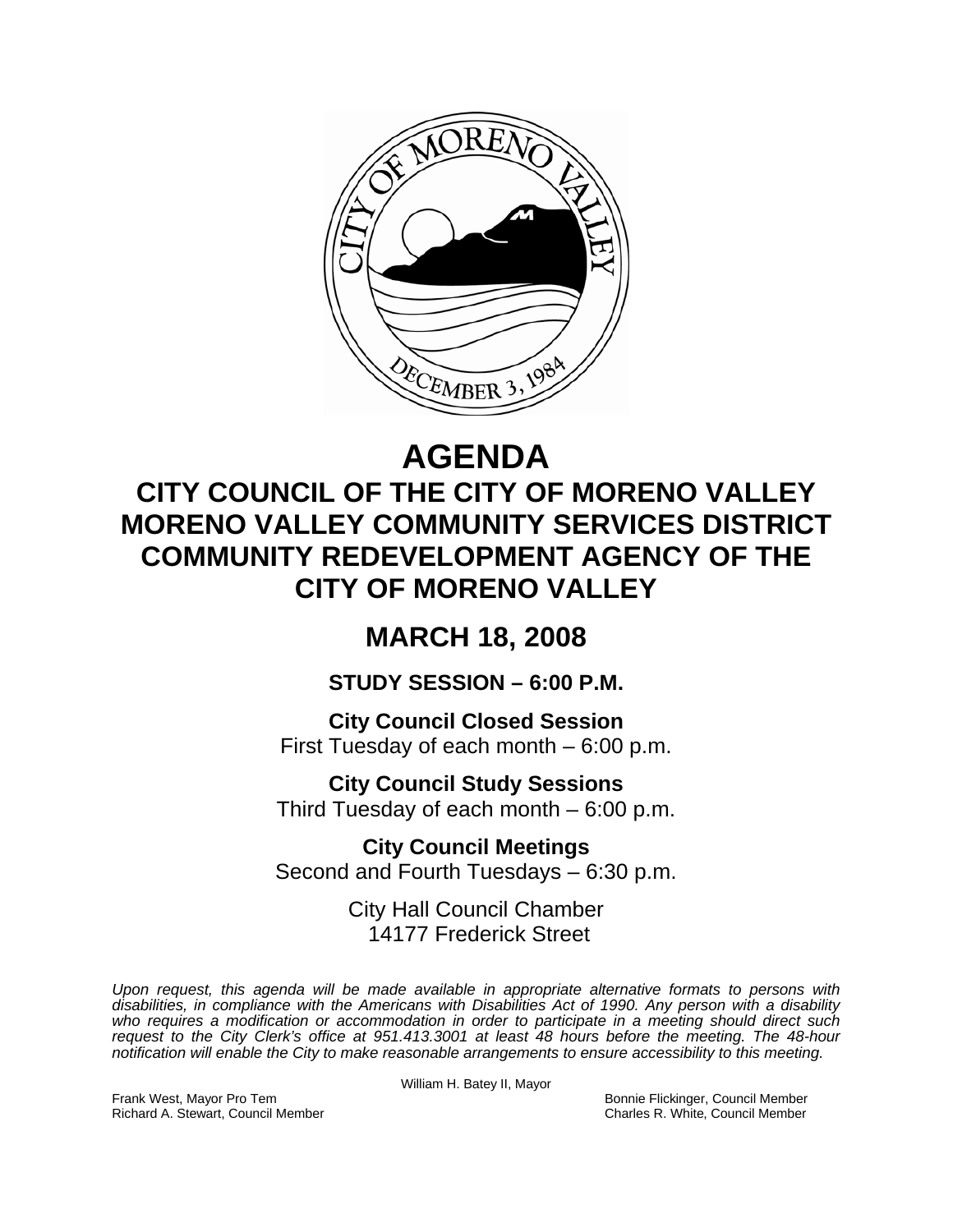#### **AGENDA MORENO VALLEY CITY COUNCIL MORENO VALLEY COMMUNITY SERVICES DISTRICT COMMUNITY REDEVELOPMENT AGENCY OF THE CITY OF MORENO VALLEY STUDY SESSION - 6:00 P.M. MARCH 18, 2008**

- **CALL TO ORDER**
- **PLEDGE OF ALLEGIANCE**
- **INVOCATION**
- **ROLL CALL**
- **INTRODUCTIONS**

#### • **PUBLIC COMMENTS ON MATTERS UNDER THE JURISDICTION OF THE CITY COUNCIL**

There is a three-minute time limit per person. Please complete and submit a BLUE speaker slip to the City Clerk. All remarks and questions shall be addressed to the presiding officer or to the City Council and not to any individual Council Member, staff member or other person.

- 1. Realtor Fraud Task Force PowerPoint Presentation (Slides not available at time of printing – to be provided under separate cover) (**Batey/White/20Min.)**
- 2. Review and Consideration of Special District Financing Policy Revisions and PowerPoint Presentation **(PW/Finance/10 Min.)**
- 3. Workshop on Modernizing the City's Utility Users Tax Ordinance and PowerPoint Presentation **(Finance/ 20 Min.)**
- 4. City Council Requests and Communications

(Times shown are only estimates for staff presentation. Items may be deferred by Council if time does not permit full review.)

 $\triangle$  Oral Presentation only – No written material provided